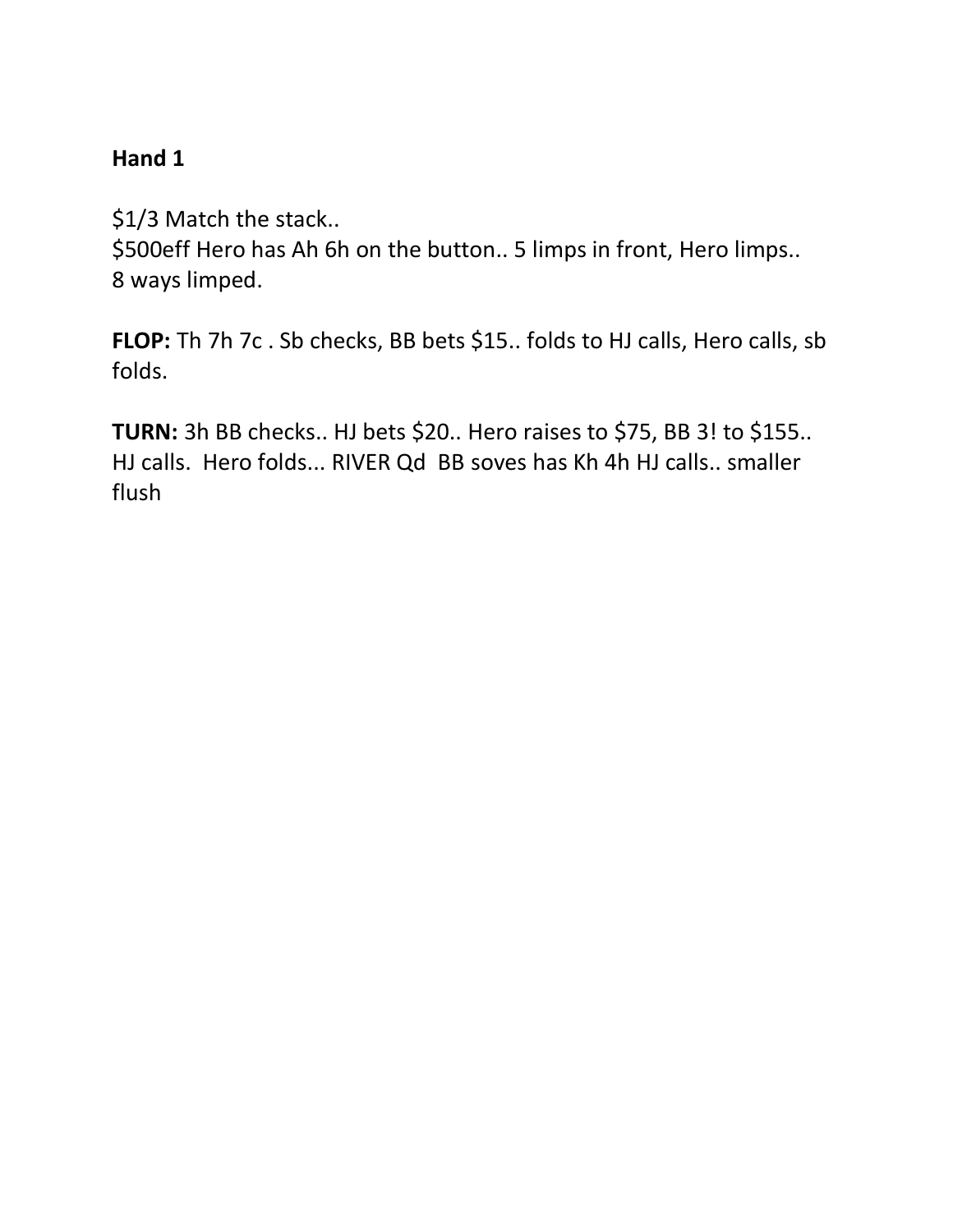\$5 on button blind in Alabama .. 6 handed btn (\$1500) HJ (\$100) Hero CO (\$1400) .. HJ to \$20 CO Kc Js, btn calls.

**FLOP:** Qs Tc 6c .. HJ bets \$25, Hero calls, Btn to \$80 HJ calls all-in Hero calls.

**TURN:** 9s Hero checks.. Btn \$150, Hero raises to \$450. Btn calls. \$1200

**RIVER:** 8c **Hero jams.. Btn calls.. Qc Jc**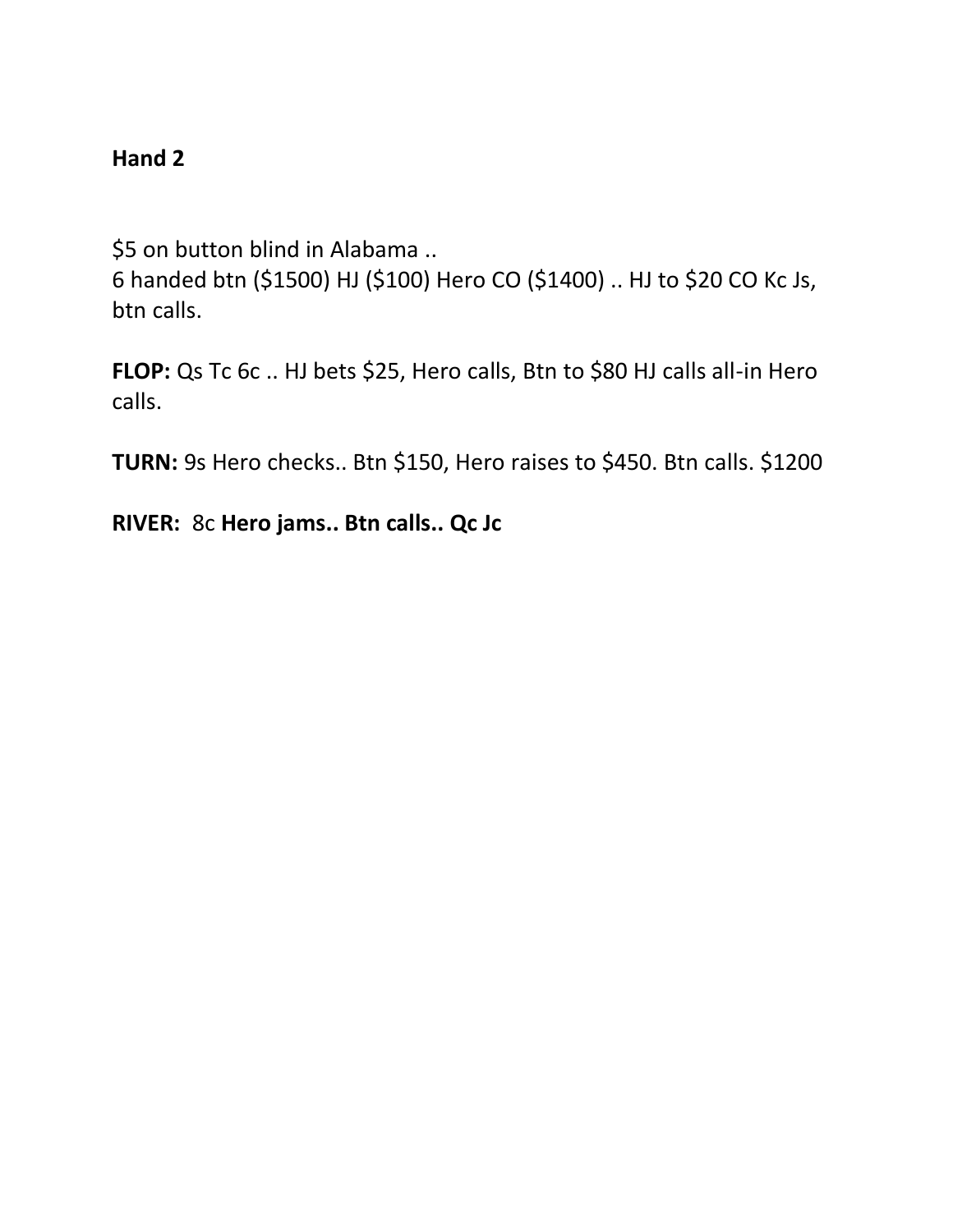2/5 NL Max \$1000 8 handed \$630 effective. Hero in MP (\$1100). Hero w As Ah.. UTG limps folds to Hero raises to \$30 btn (\$850) calls. UTG calls. \$97

**FLOP:** Ac Kd 9d .. UTG checks.. Hero checks.. BTN bets \$100 UTG calls, Hero calls.. \$400

**TURN:** 3d UTG checks, Hero checks, BTN checks.

**RIVER:** Js UTG checks.. Hero bets \$180 .. BTN jams. UTG folds. POT is \$1300, \$540 to call. HEro folds UTG folds.. BTN has Kh Td